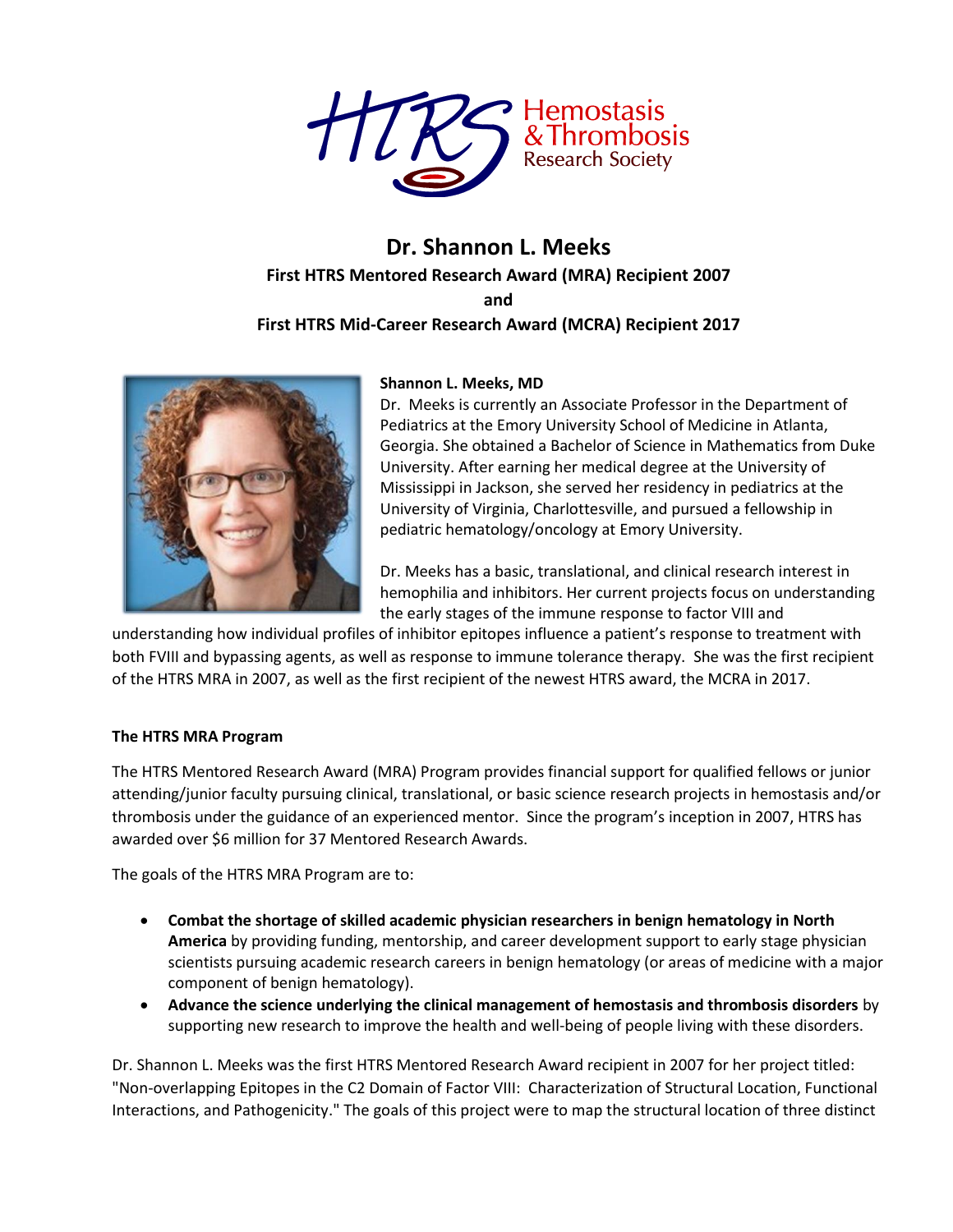non-overlapping epitopes in the C2 domain of fVIII and to characterize the mechanism of inhibition of antibodies that recognize these epitopes using a hemophilia A mouse model. Her work was mentored by Dr. Pete Lollar. At the time of her award, Dr. Meeks was a third year Hematology/Oncology fellow at Emory University.

Dr. Meeks report on the results of her MRA-funded research:

"The antibody response to the C2 domain of factor VIII (fVIII) consists of a continuum of structural epitopes that can be divided into 2 major functional classes. The classical anti-C2 antibodies inhibit the binding of fVIII to phospholipid and von Willebrand factor (VWF). The non-classical anti-C2 antibodies inhibit the activation of fVIII by thrombin and/or factor Xa. Historically it was thought that classical C2 antibodies dominated the immune response but we have shown in my laboratory that the non-classical antibodies play a major role. The initial description of the murine response was published in 2007 (Meeks, SL et al. Blood 110:4234-42, 2007). Next a novel ELISA was developed to map the structural epitopes of polyclonal human patient plasmas. Using murine monoclonal antibodies with known epitopes we mapped the C2 antibody spectrum of 26 patient plasmas. Over half of the patients had non-classical antibodies present in their plasmas and most patients had a combination of non-classical and classical C2 antibodies. These results were recently published (Meeks, S.L. et al. Blood 112, 1151-1153, 2008). This data was presented at an invited lecture at the 2008 Gordon Conference on Hemostasis.

The pathogenicity of classical and non-classical murine anti-human fVIII monoclonal antibodies (MAbs) was tested in a murine in vivo bleeding model. MAbs were injected into the tail veins of –hemophilia A mice to a peak plasma concentration of 60 nM followed by an injection human B domain-deleted fVIII to a concentration of 2 nM. At 2 hours the mice were anesthetized and a 4 mm tail snip was made. The amount of blood lost into a collection tube of normal saline over 40 minutes was measured. 4A4 is a type I anti-A2 inhibitor with an inhibitory titer of 40,000 Bethesda units (BU)/mg IgG. I54 and 1B5 are classical type I anti-C2 inhibitors with inhibitory titers of 1300 and 930 BU/mg IgG, respectively. 2-77 is a non-classical type II anti-C2 inhibitor that produces a residual fVIII level of 40% at saturating concentrations and whose titer is 21,000 BU/mg IgG. 2-117 is a non-classical anti-C2 MAb with inhibitory activity less than 0.4 BU/mg IgG. All of these MAbs except 2-117 significantly increased blood loss over control mice injected with fVIII alone (p= 0.01-0.02, Mann-Whitney Test). The amount of blood loss was similar at these saturating concentrations of antibody despite inhibitory titers ranging from 930-40,000 BU/mg IgG. Increasing the dose of fVIII to 4 nM could overcome the bleeding diathesis produced by the non-classical MAb 2-77, but not the type I antibodies, 4A4 and I54. Similar results were seen in the in vitro Bethesda assay where 4A4 completely inhibited both 1 U/ml and 3 U/ml fVIII at saturating concentrations, while 2-77 had 40% residual activity with either 1 or 3 U/ml fVIII (0.4 U and 1.2 U respectively). These results suggest that high-dose fVIII rather than bypassing agents may be warranted in patients with an inhibitor response dominated by non-classical anti-C2 antibodies. This data was published in the Journal of Thrombosis and Haemostasis in 2009 (Meeks, S.L. et al. J Thromb Haemost. 2009, 7(4):658- 664)."

Publications resulting from Dr. Meeks' MRA-funded project:

**Meeks SL**, Healey JF, Parker ET, Barrow RT, and Lollar P. Non-Classical Anti-C2 domain antibodies are present in patients with factor VIII inhibitors. Blood 2008, 112(4): 1151-3.

**Meeks SL**, Healey JF, Parker ET, Barrow RT, and Lollar P. Non-Classical Anti-Factor VIII C2 Domain Antibodies are Pathogenic in a Murine in vivo Bleeding Model. J Thromb Haemost. 2009, 7(4):658-664.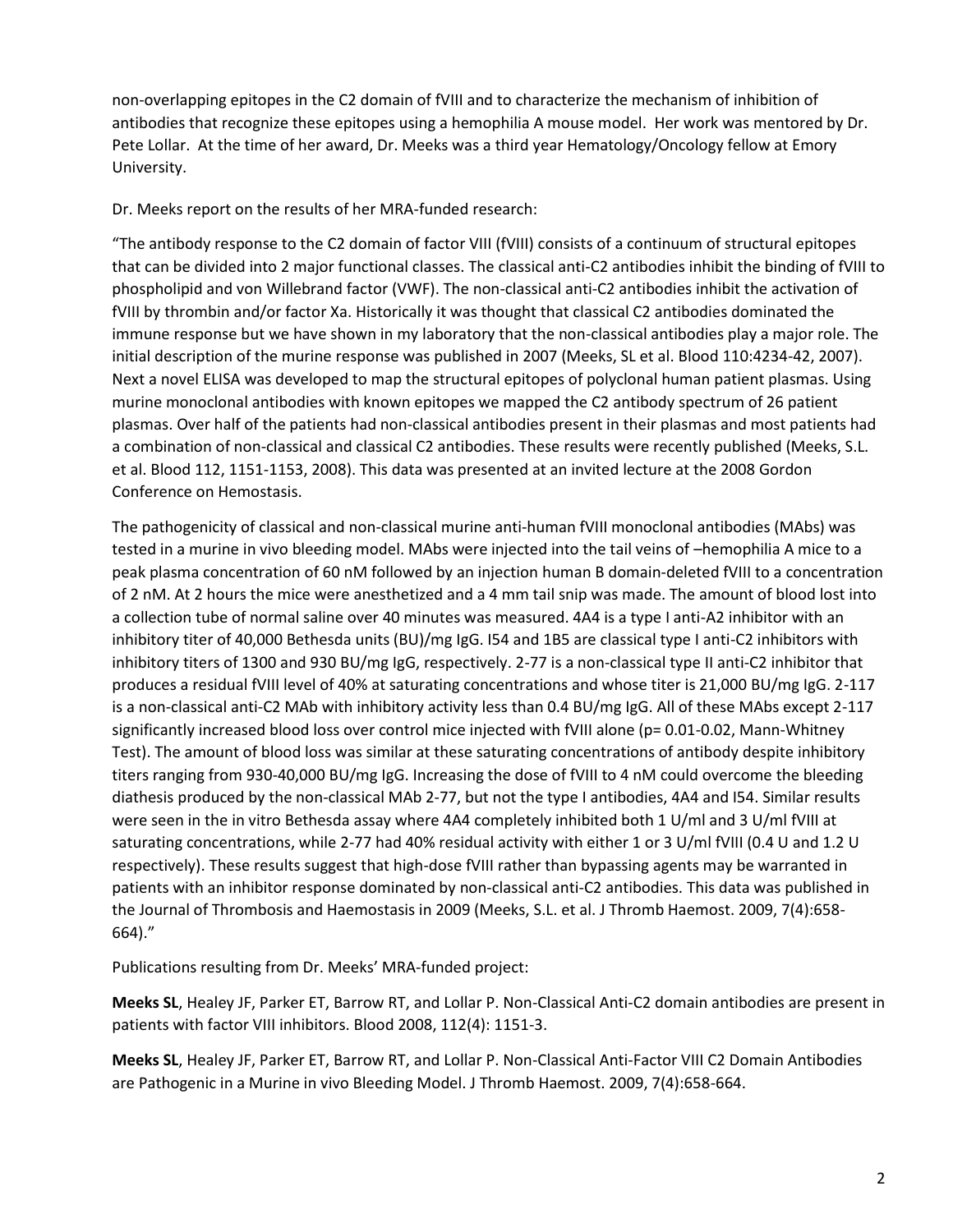Dr. Meeks in turn has become a mentor, along with her original mentor, Dr. Lollar, to an HTRS MRA Award recipient in 2016, Dr. Glaivy M. Batsuli for her project titled "Characterizing the Immune Response to the C1 Domain of Factor VIII."

Dr. Meeks said of the MRA Program: "The HTRS MRA gave me the time to obtain enough data to successfully get a K08, provided critical funding when I was a Post-Doc, and was a stepping stone for my career as a physician scientist." (After receiving the MRA, she was able to go on to receive other awards including the K08, R21, U54 Project Leader, and the Aspire Hemophilia Award.)

## **The HTRS MCRA Program**

Ten years later, in 2017, Dr. Meeks was the first HTRS Mid-Career Research Award (MCRA) recipient for her project titled: "Unraveling the Immune Response to Factor VIII." The goal of this project is to provide novel tools necessary to further explore the uptake and presentation of fVIII to the immune system.

Dr. Meeks summarizes her MCRA project: "Approximately 20-30% of patients with severe hemophilia will develop inhibitory antibodies to factor VIII. In my laboratory we have advanced the understanding of the immune response to fVIII through the study of fVIII structure and the spectrum of epitopes recognized by B cells and thus anti-fVIII antibodies. The ability to track antibodies and the B cells that produce them to individual epitopes that make up a patient's polyclonal response may be critical to individualizing treatment. Through this project I will develop fVIII tetramers as well as tetramers of individual domains to track fVIII specific B cells over time. The goal of the project is to provide novel tools necessary to further explore the uptake and presentation of fVIII to the immune system. The validation of these tools will provide valuable pilot data for my R01."

The HTRS Mid-Career Research Award (MCRA) Program provides financial support for mid-career investigators pursuing clinical, translational, or basic science research projects in hemostasis and/or thrombosis.

The goals of the MCRA Program are to:

- Provide financial support for talented mid-career physician-scientists to enable them to **transition from mentored research to full research independence**.
- **Combat the shortage of skilled academic researchers in benign hematology** by supporting mid-career physician-scientists in the U.S. and Canada at a critical juncture in their academic research careers. Upon the completion of a project funded by the MCRA Program, the recipient should be ready to apply for a large-scale grant to expand their research in hemostasis and/or thrombosis such as an NIH R01, NIH R34, or the equivalent from another agency such as the American Heart Association or the Canadian Institutes of Health Research (CIHR).
- **Advance the science underlying the clinical management of hemostasis and thrombosis disorders** by supporting research to improve the health and well-being of people living with these disorders in the U.S. and Canada.

## **Dr. Meeks Talks about Her Career Path**

"I am a physician scientist with a basic, translational, and clinical interest in the immune response to factor VIII (fVIII). While finishing my undergraduate studies with a degree in Mathematics at Duke University I became interested in Pediatric Hematology during a summer internship at the Mississippi Children's Cancer Clinic.